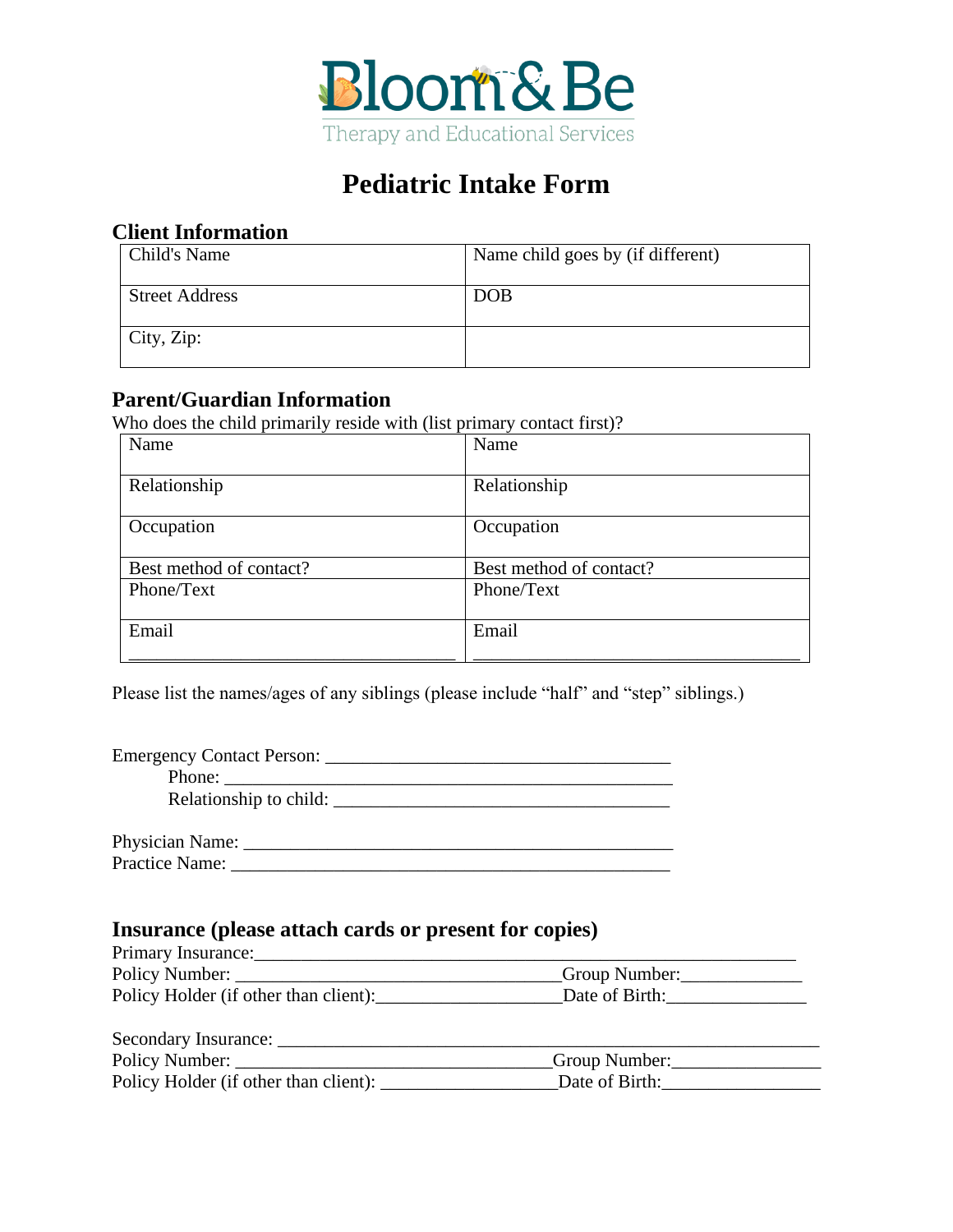

### **Client History**

| Is the child adopted? Yes No                                            |                |
|-------------------------------------------------------------------------|----------------|
| If yes, at what age?                                                    |                |
| Is the child currently in foster care? Yes<br>N <sub>0</sub>            |                |
| If yes, for how long has this child been with you?                      |                |
| How long has this child been in foster care?                            |                |
| Were there any complications during pregnancy?<br>N <sub>0</sub><br>Yes |                |
| If yes, please explain:                                                 |                |
| Was there any alcohol or drug use during pregnancy?<br>Yes              | N <sub>0</sub> |
| If yes, please explain:                                                 |                |
| Was the child born pre-term?<br><b>Yes</b>                              | N <sub>0</sub> |
| If yes, what was gestational age?                                       |                |
| Was the child hospitalized after birth?<br>Yes                          | N <sub>0</sub> |
| If yes, please explain:                                                 |                |
| Was the child part of a multiple birth (twins, triplets, etc.?)? Yes    | N <sub>0</sub> |

Please describe any other complications/injuries during pregnancy or birth not listed above:

| Has the child ever been hospitalized?<br>If so, for what reason? | Yes    | No. |  |
|------------------------------------------------------------------|--------|-----|--|
| Is your child taking any medication?<br>If so, type and dose?    | Yes No |     |  |

Please circle any existing diagnoses *given by a medical professional* (doctor, psychiatrist, psychologist, speech-language pathologist, audiologist, occupational therapist, physical therapist, etc.)

| Autism    | <b>Emotional Disorder</b> | <b>Recurrent Ear Infections</b> | Seizures            |
|-----------|---------------------------|---------------------------------|---------------------|
| ADHD or   | Genetic Syndrome          | <b>Recurrent Fevers</b>         | Cleft Lip           |
| ADD       |                           |                                 |                     |
| Allergies | <b>Hearing Impairment</b> | <b>Vision Problems</b>          | <b>Cleft Palate</b> |
| Dyslexia  | Cognitive Impairment      | <b>Learning Disability</b>      | Other:              |

Additional Information about any of the above diagnoses:

Has your child had a hearing screening or evaluation? Yes No Was it normal? Yes No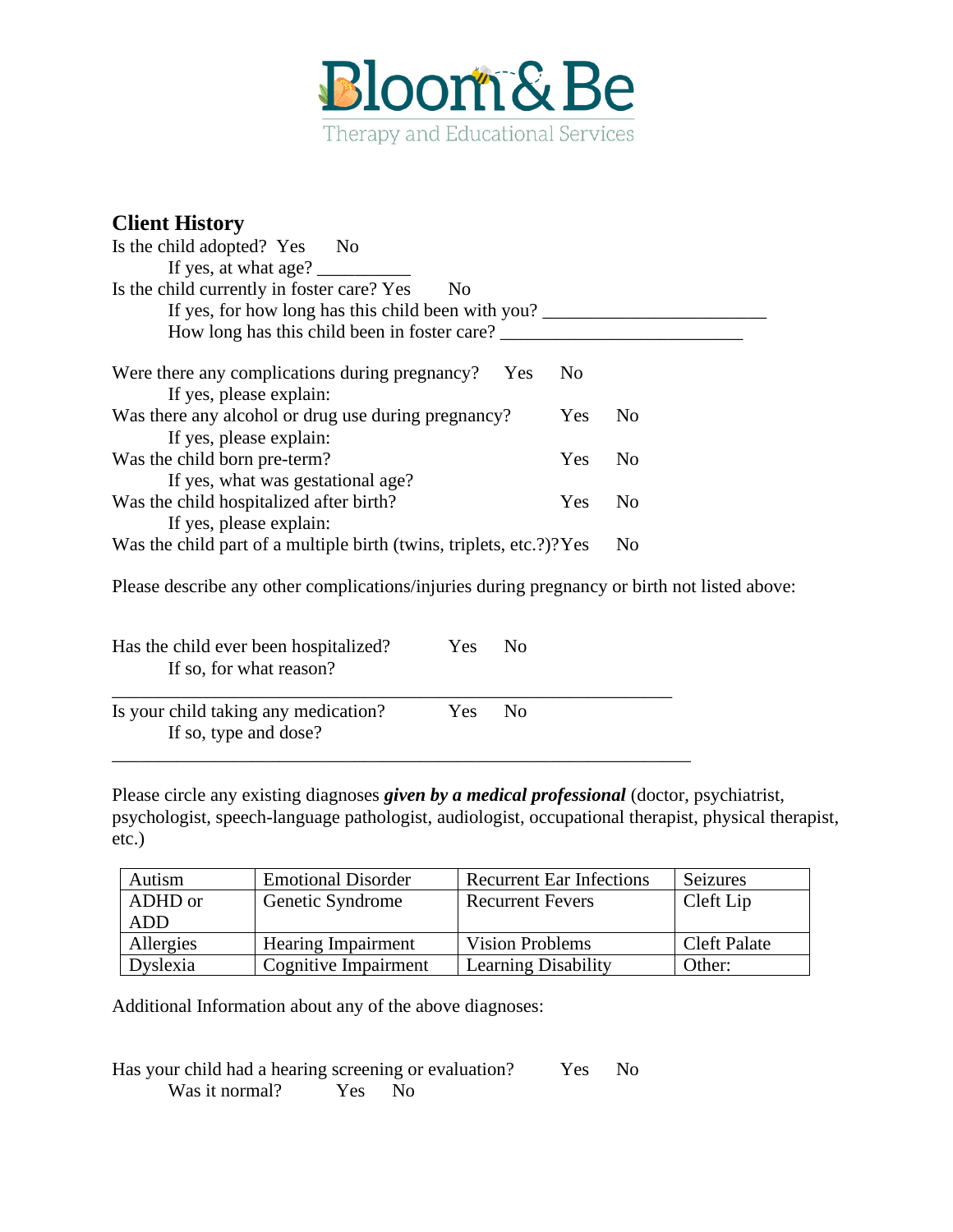

| If not, please explain                                              |      |      |  |
|---------------------------------------------------------------------|------|------|--|
| Does your child currently have or has he/she had PE tubes?          | Yes. | - No |  |
| Does your child have a history of chronic/recurrent ear infections? | Yes: | No.  |  |
| If so, please give the approximate date of the last ear infection   |      |      |  |

Where does the child primarily spend his/her day? (Circle one)

| School/Daycare (include name):     |  | Babysitter/Nanny  |
|------------------------------------|--|-------------------|
| With a relative<br>With one parent |  | With both parents |
| Other                              |  |                   |

Are there other languages spoken at home or in primary care environment? Yes No If so, which language $(s)$ ?

If so, in which language does the child prefer to communicate?

Does your child currently receive any type of special education? Yes No If so, please explain:

Does your child currently receive any private services, either at home, in a clinic, or in the outpatient setting? Yes No

If so, please explain:

Milestones/Developmental Questionnaire:

## **SPEECH AND LANGUAGE**

| About what age did your child (if applicable) |                                |
|-----------------------------------------------|--------------------------------|
| Begin to make sounds                          |                                |
| Say his/her first word                        | Begin putting 2 words together |
|                                               | Begin walking                  |
| Begin eating solid foods                      | Begin using whole sentences    |
| Begin reading                                 |                                |

Did your child babble or make play noises during infancy? Y / N

Does your child make their needs and wants known? Y / N If yes, please describe how:

\_\_\_\_\_\_\_\_\_\_\_\_\_\_\_\_\_\_\_\_\_\_\_\_\_\_\_\_\_\_\_\_\_\_\_\_\_\_\_\_\_\_\_\_\_\_\_\_\_\_\_\_\_\_\_\_\_\_\_\_\_\_\_\_\_\_\_\_\_\_\_\_\_\_\_\_

\_\_\_\_\_\_\_\_\_\_\_\_\_\_\_\_\_\_\_\_\_\_\_\_\_\_\_\_\_\_\_\_\_\_\_\_\_\_\_\_\_\_\_\_\_\_\_\_\_\_\_\_\_\_\_\_\_\_\_\_\_\_\_\_\_\_\_\_\_\_\_\_\_\_\_\_

Does your child have swallowing or feeding difficulties?  $Y/N$  If yes, please describe:

Does your child name people and objects in their everyday environment? Y / N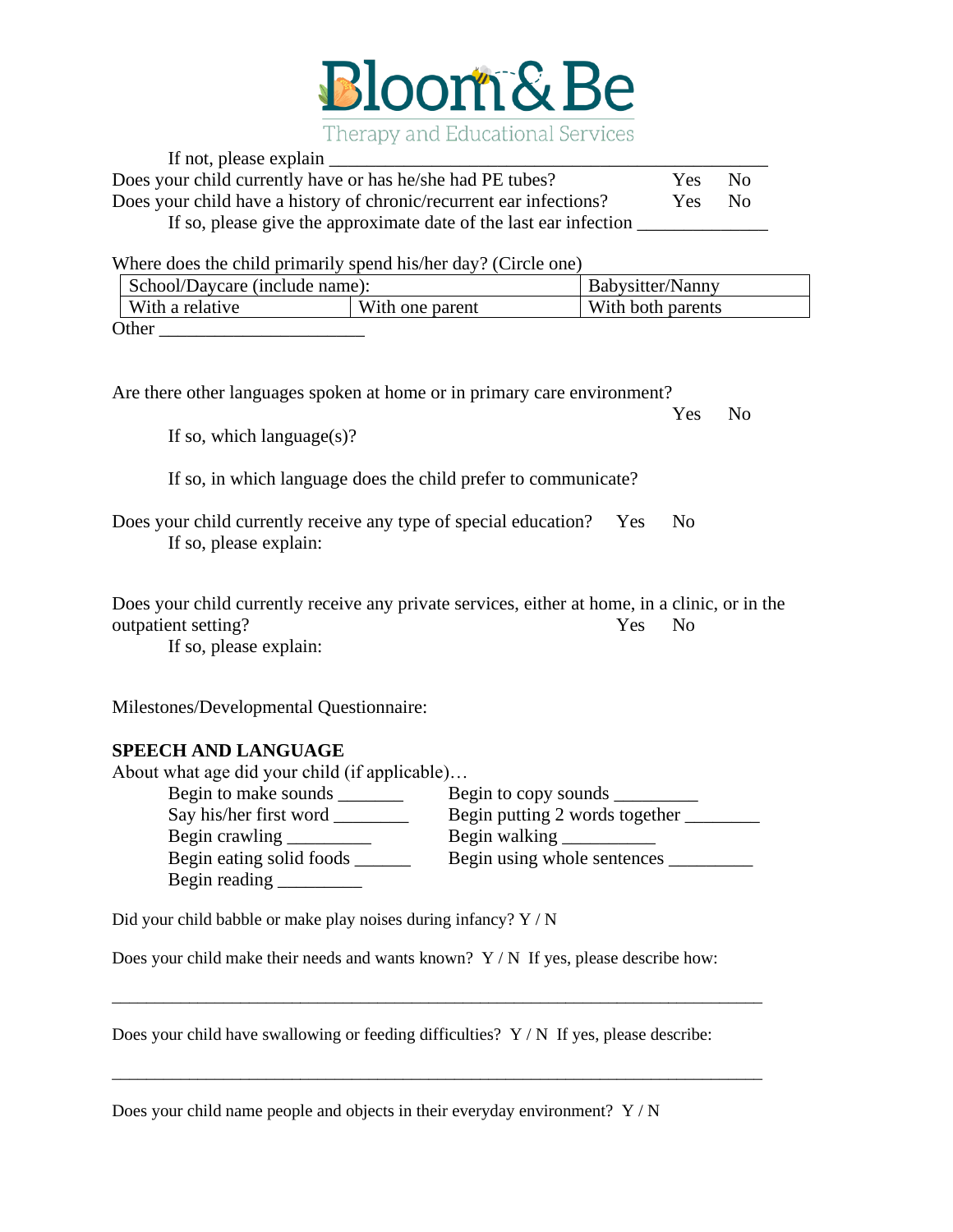

Therapy and Educational Services

Does your child attempt to imitate your speech? Y / N

How much of what your child says do unfamiliar people understand? □ All □ Some ■ None

Does your child get frustrated when trying to communicate?  $Y/N$ 

Can your child follow simple (one-step) directions? Y / N

Estimate of Spoken Vocabulary:  $\bigcap 25$  words or less  $\bigcap 25-50$  words  $\bigcap 50-100$  words  $\bigcap$  More than 100 words

Does your child have difficulty producing specific sounds? Y/N Which sounds? \_\_\_\_\_\_\_\_\_

#### **FINE MOTOR**

Does your child stack blocks?  $Y / N$  If yes, how many?

Does your child scribble on paper? Y / N

Does your child copy vertical or horizontal lines? Y / N

Does your child snip paper with scissors?  $Y/N$ 

Can your child turn a doorknob? Y / N

Can your child work a shape sorter? Y / N

Can your child turn book pages one at a time?  $Y/N$ 

Does your child use primarily one hand when eating, coloring, and throwing, or do they switch hands frequently? Right / Left / Switch

#### **SENSORY**

Is your child bothered by getting messy?  $Y/N$ 

Is your child bothered by clothing textures or clothing tags? Y / N

Is your child bothered by loud or unexpected sounds? Y / N

Does your child eat a wide variety of foods? Y / N

Does your child have difficulty transitioning or calming down independently? Y / N

#### **SELF HELP**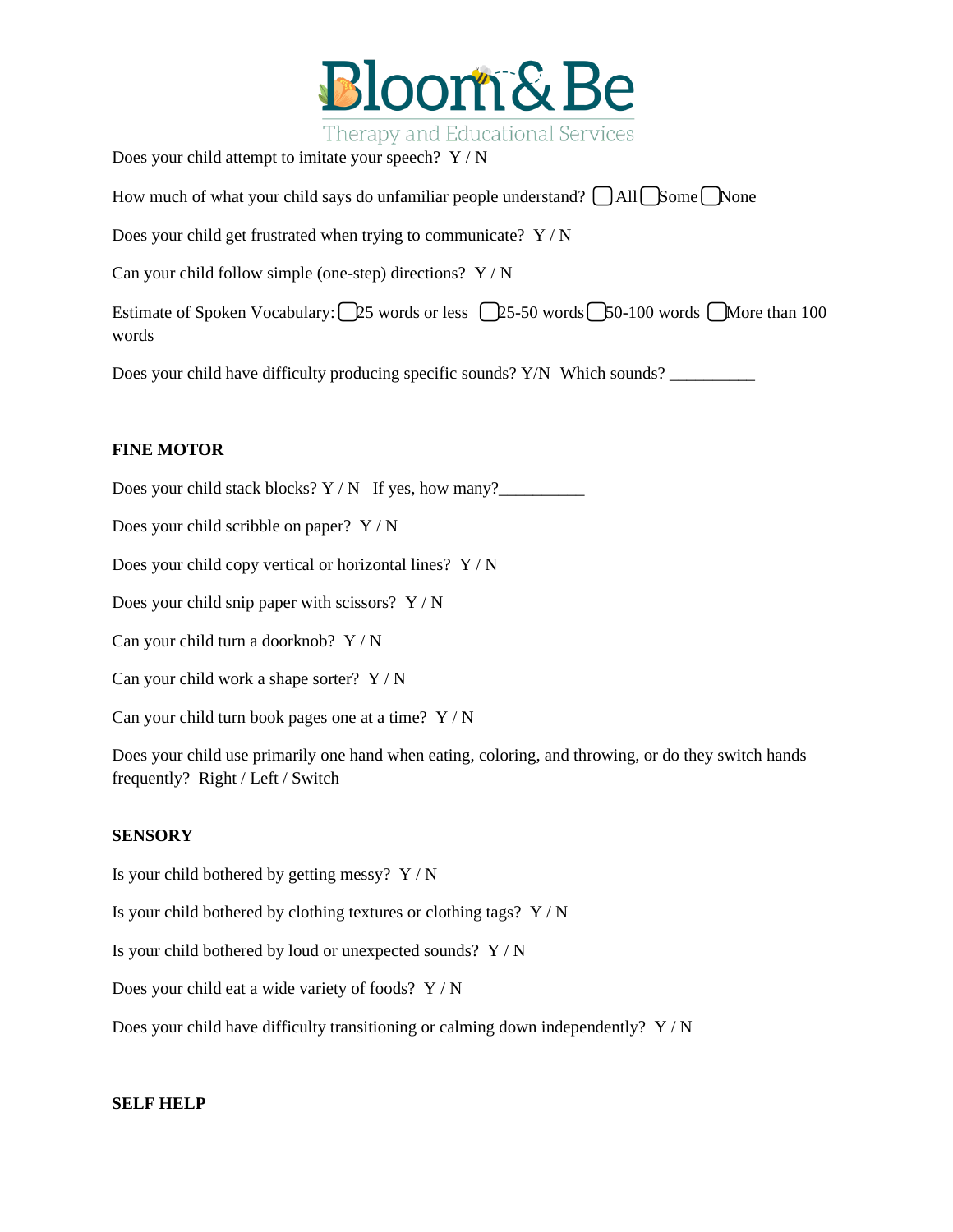

Is your child toilet trained? Y / N

Does your child drink from an open cup? Y / N

Does your child use a spoon at meals? Y / N

Can your child undress themself (loose clothing)?  $Y/N$ 

Can your child pull pants up/down for toileting?  $Y/N$ 

Can your child dress themself?  $Y / N$ 

Can your child put on shoes?  $Y/N$ 

Can your child zip/unzip? Y / N

#### **GROSS MOTOR**

Check all that apply: Does your child…  $\bigcap$  Sit independently  $\bigcap$  Crawl  $\bigcap$  Stand independently  $\bigcap$  Walk independently

\_\_\_\_\_\_\_\_\_\_\_\_\_\_\_\_\_\_\_\_\_\_\_\_\_\_\_\_\_\_\_\_\_\_\_\_\_\_\_\_\_\_\_\_\_\_\_\_\_\_\_\_\_\_\_\_\_\_\_\_\_\_\_\_\_\_\_\_\_\_\_\_\_\_\_\_\_\_\_\_\_\_\_\_\_

\_\_\_\_\_\_\_\_\_\_\_\_\_\_\_\_\_\_\_\_\_\_\_\_\_\_\_\_\_\_\_\_\_\_\_\_\_\_\_\_\_\_\_\_\_\_\_\_\_\_\_\_\_\_\_\_\_\_\_\_\_\_\_\_\_\_\_\_\_\_\_\_\_\_\_\_\_\_\_\_\_\_\_\_\_

Can your child run and avoid obstacles in their path?  $Y / N$ 

Can your child walk up and down 4 steps using a wall or rail only, not a person?  $Y/N$ 

Can your child kick a ball forward? Y / N

Can your child throw a small ball forward within arm's reach of catcher? Y / N

Can your child jump up with both feet?  $Y/N$ 

Can your child safely access age appropriate playground equipment? Y / N

Can your child pedal a tricycle? Y / N

#### **OBSERVATIONS AT PLAY**

How long does your child sit and play? \_\_\_\_\_\_\_\_\_\_\_\_\_\_\_\_\_\_\_\_\_\_\_\_\_\_\_\_\_\_\_\_\_\_\_\_\_\_\_\_\_\_\_\_\_\_\_\_\_\_\_\_

What toys does your child like to play with?

What are some of your child's favorite activities?